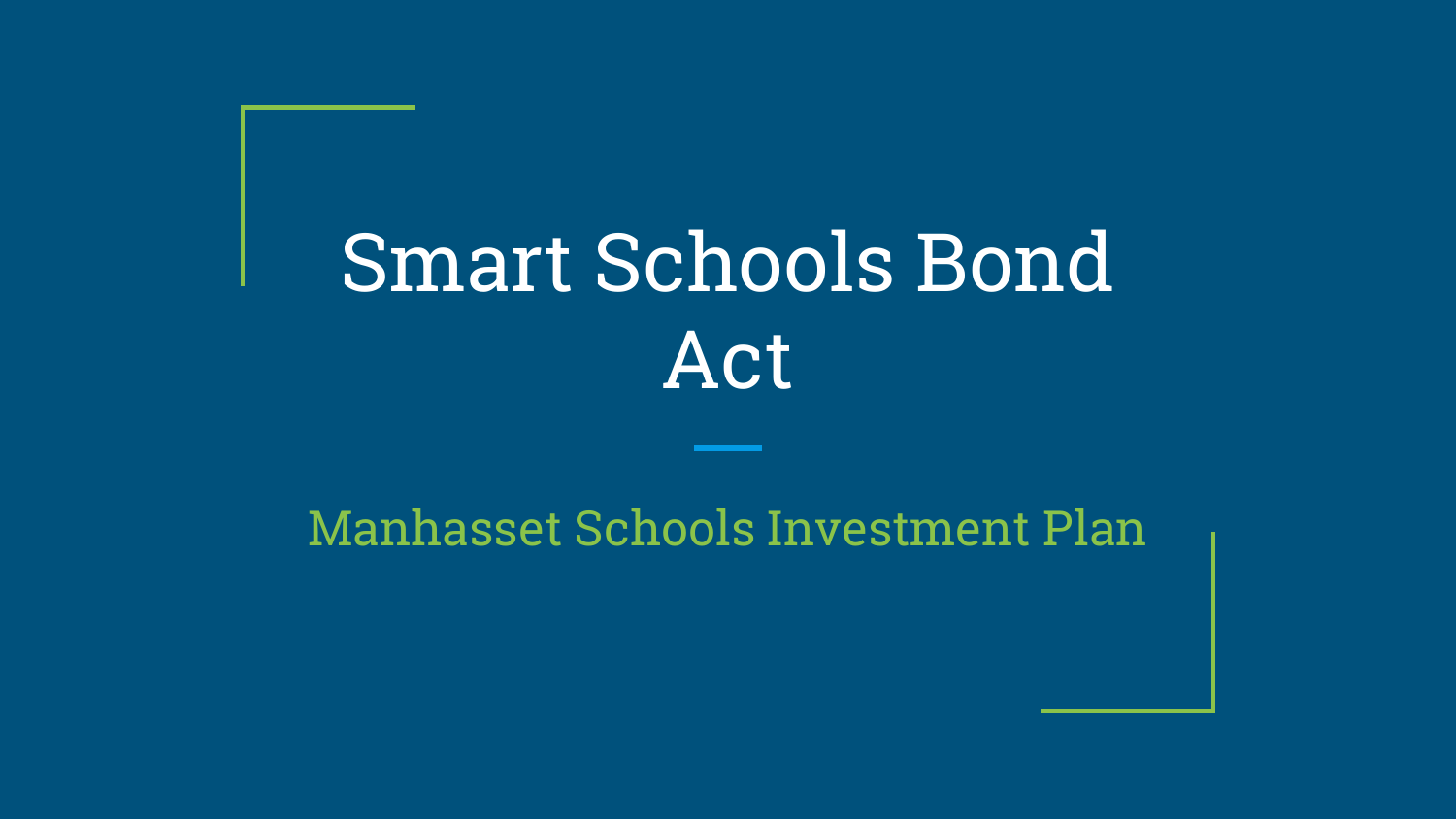#### What is the Smart Schools Bond Act (SSBA)?

The SSBA was passed by voters in a statewide referendum held on Tuesday, November 4, 2014.

The SSBA authorized the issuance of \$2 billion to finance improved educational technology and infrastructure to improve learning and opportunity for students throughout the State.

The Manhasset School District will receive \$432,581 as its [share](http://apps.cio.ny.gov/apps/smart_schools/index.html).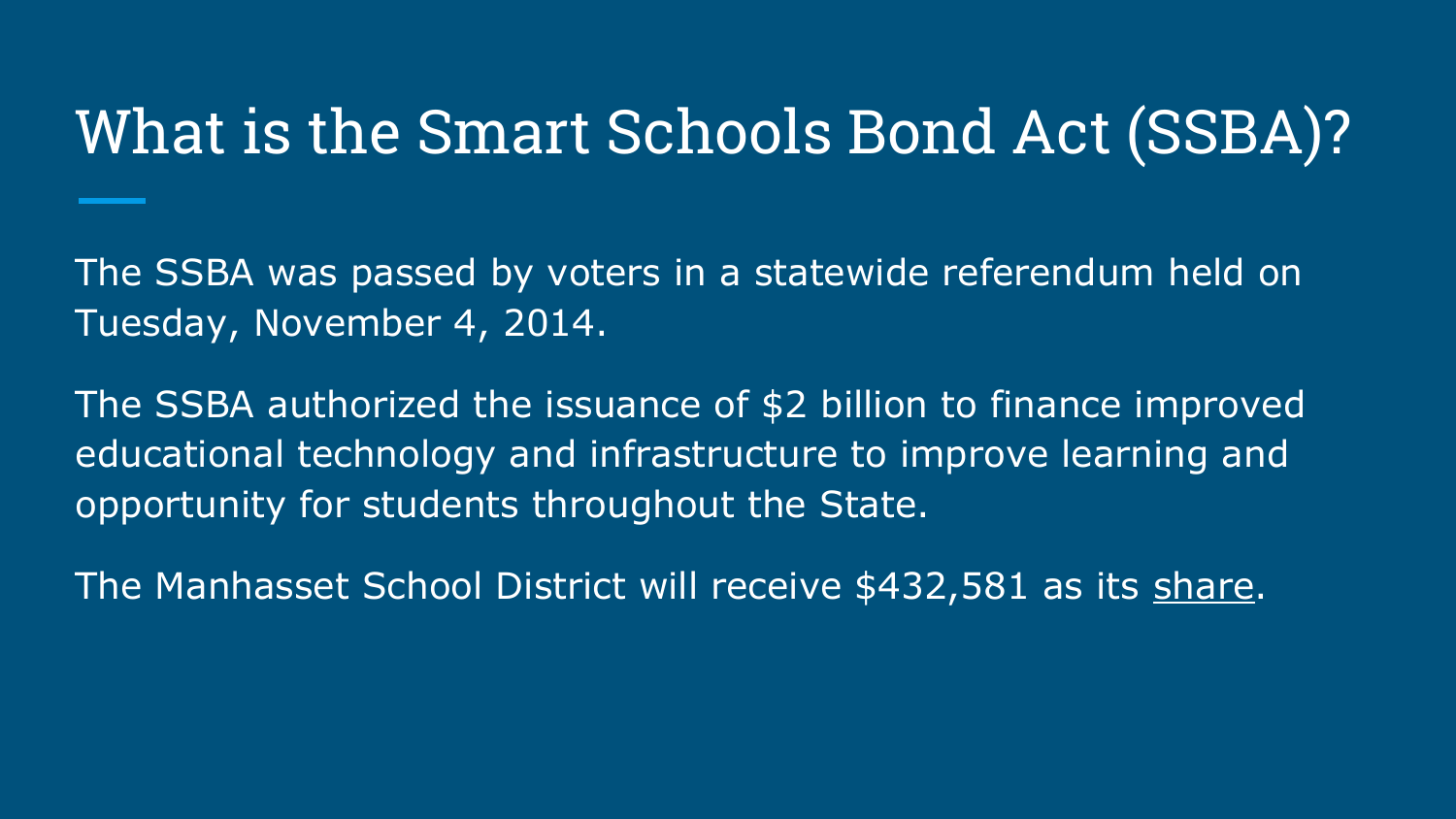#### Bond Act Purpose & Parameters

The purpose of the Smart Schools Bond Act is to improve learning and opportunity for public and nonpublic school students by funding capital projects to:

1. Install high-speed broadband or wireless internet connectivity for schools and communities;

2. Acquire learning technology equipment or facilities, including but not limited to interactive whiteboards, computer servers, and desktop, laptop, and tablet computers;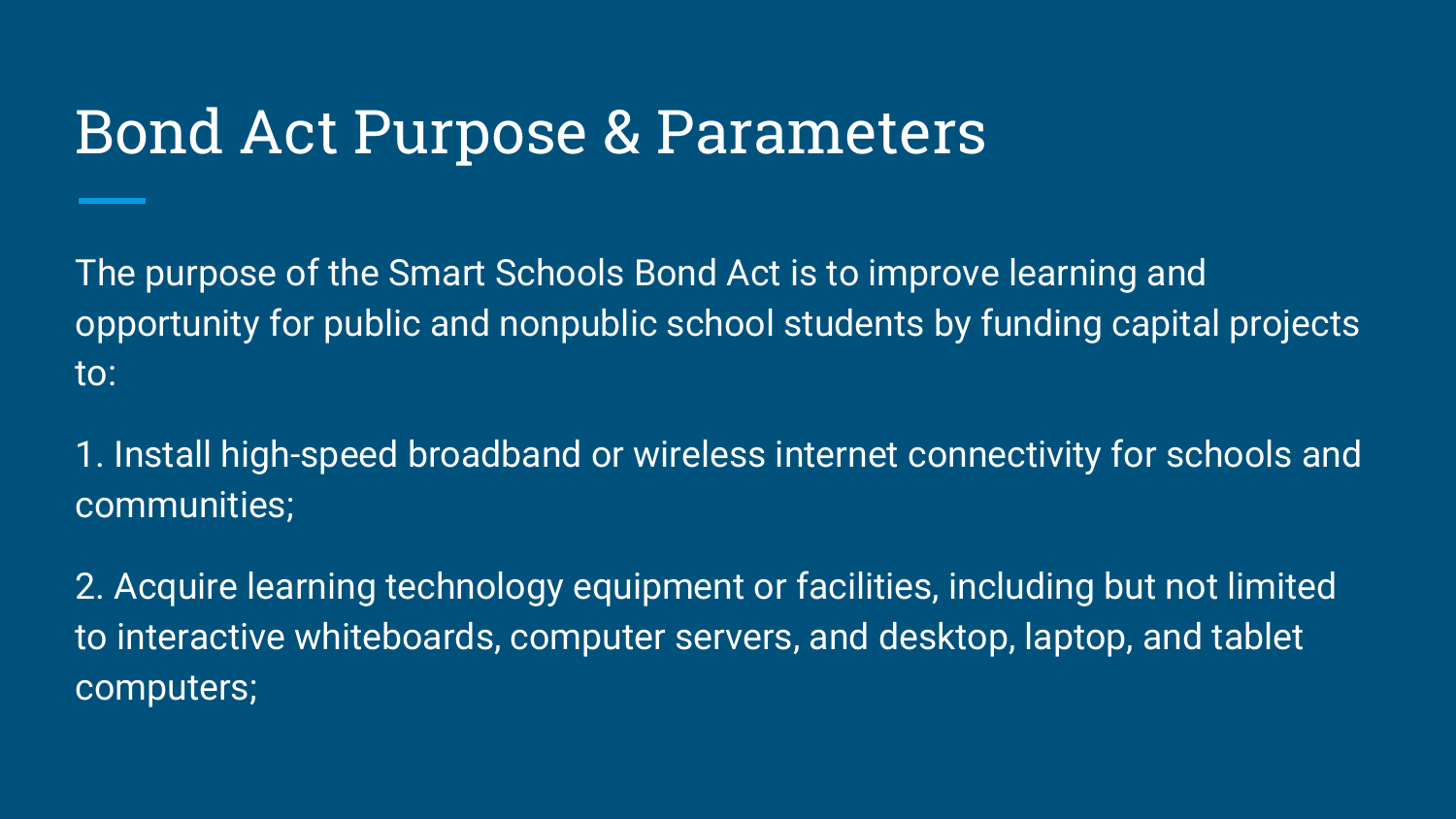#### Bond Act Purpose & Parameters

3. Construct, enhance, and modernize educational facilities to accommodate pre-kindergarten programs and to provide instructional space to replace classroom trailers; and/or

4. Install high-tech security features in school buildings and on school campuses, including but not limited to video surveillance, emergency notification systems, and physical access controls.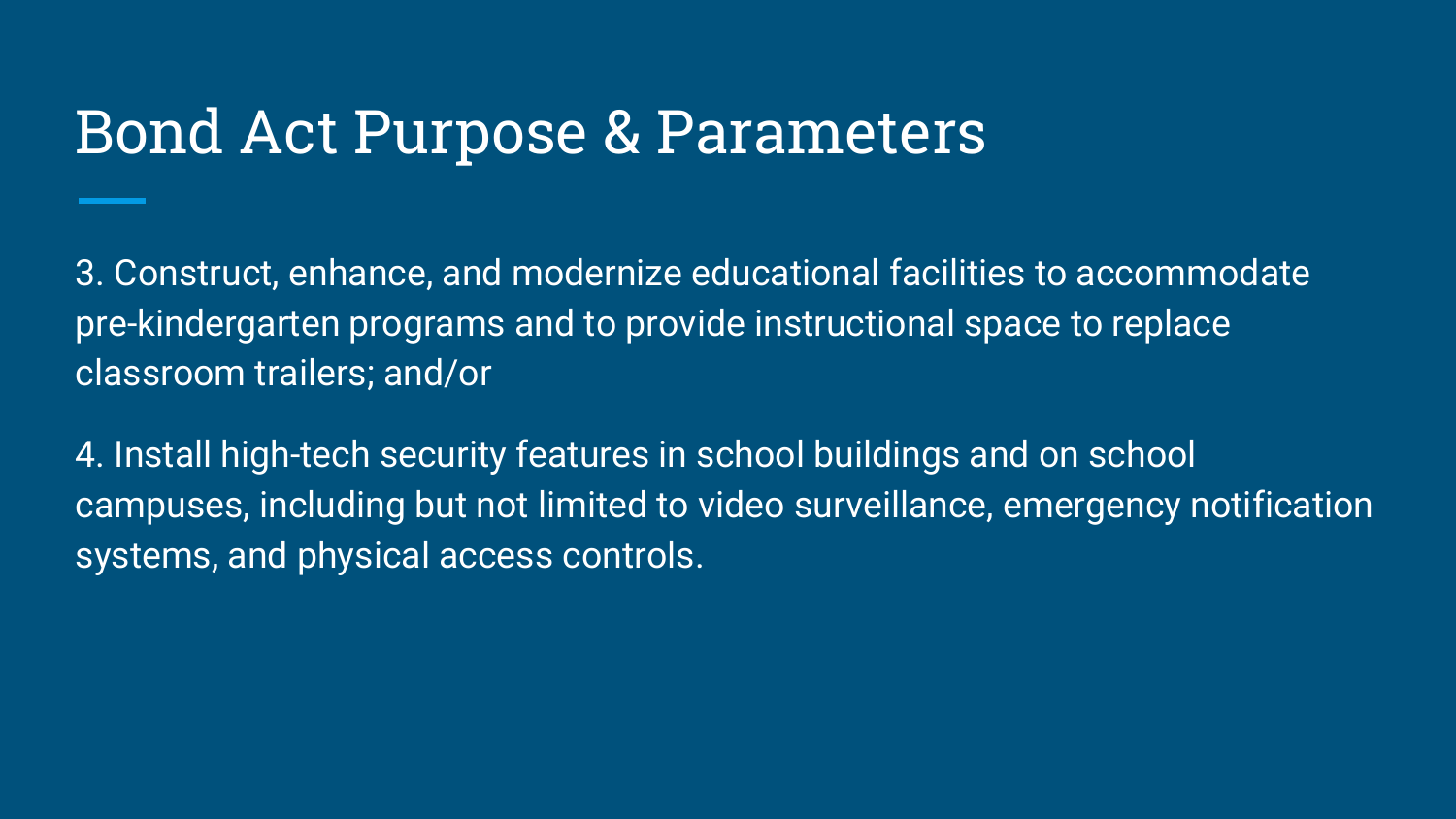#### Other SSBA Considerations

- Adequate Infrastructure 100 Mbps per 1,000 students standard = 350 Mbps for Manhasset; NOT funded iva SSBA
- Professional Development Must be in place; NOT funded via SSBA
- Technical Support Must be in place; NOT funded via SSBA
- Sustainability District must show that all spending is sustainable without any further SSBA funding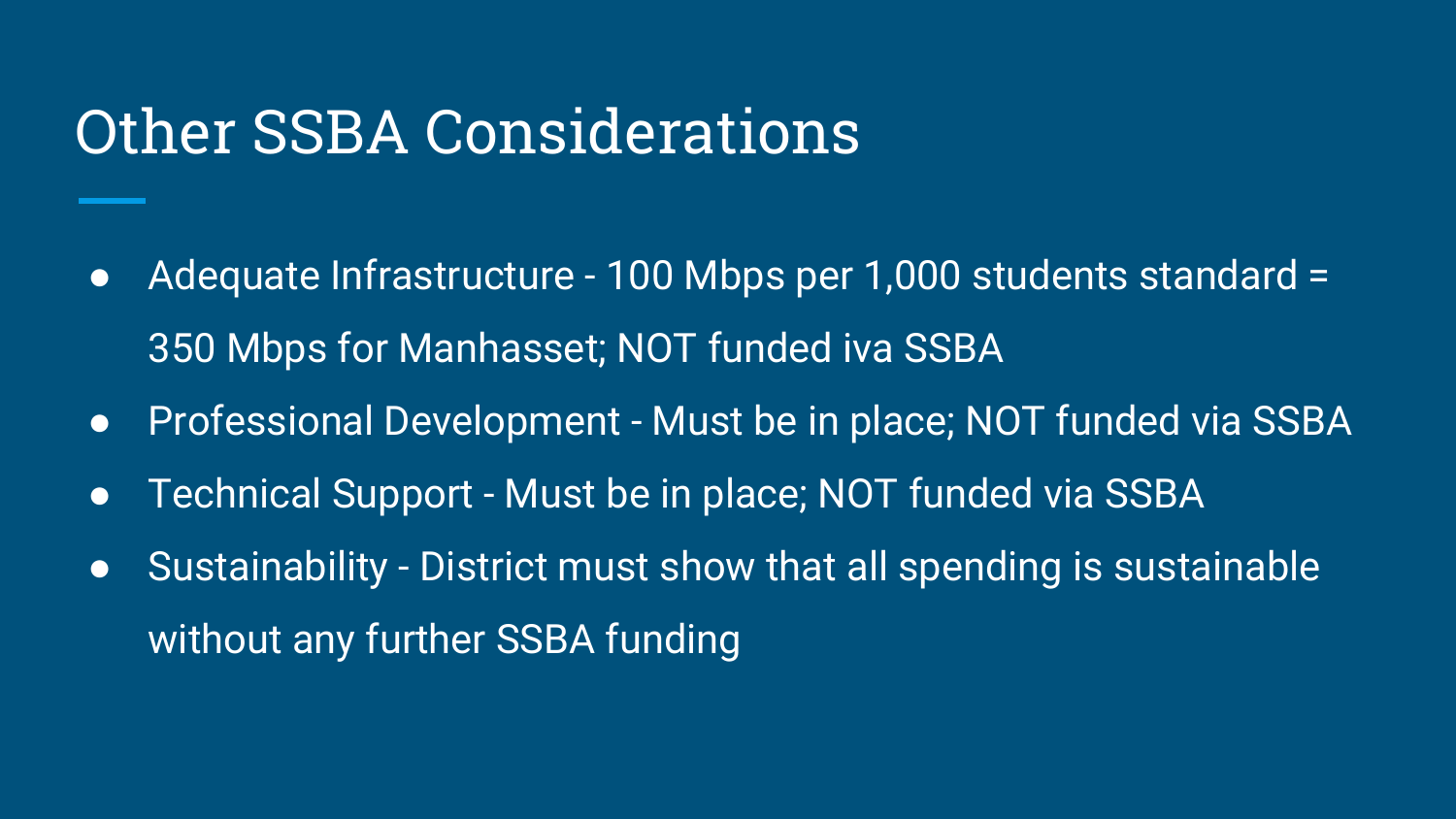#### Four Areas of Smart Schools Spending

| <b>Install High Speed</b><br><b>Broadband or</b><br><b>Wireless Connectivity</b> | <b>Acquire Learning</b><br><b>Technologies</b><br><b>Equipment</b> *                                               | <b>Accommodate Pre-K</b><br><b>Programs</b> | <b>Install High Tech</b><br><b>Security Features</b>                                        |
|----------------------------------------------------------------------------------|--------------------------------------------------------------------------------------------------------------------|---------------------------------------------|---------------------------------------------------------------------------------------------|
| 150 Mbps                                                                         | Interactive<br>Whiteboards, desktop<br>or laptop computers,<br>tablets, chromebooks,                               |                                             |                                                                                             |
| No money is provided<br>for ongoing service                                      | \$ spent in this area<br>must be shared with<br>non-public schools<br>within district on a per<br>pupil allocation | Manhasset does not<br>have a pre-k program  | Manhasset has utilized<br>state funds previously<br>made available for<br>security upgrades |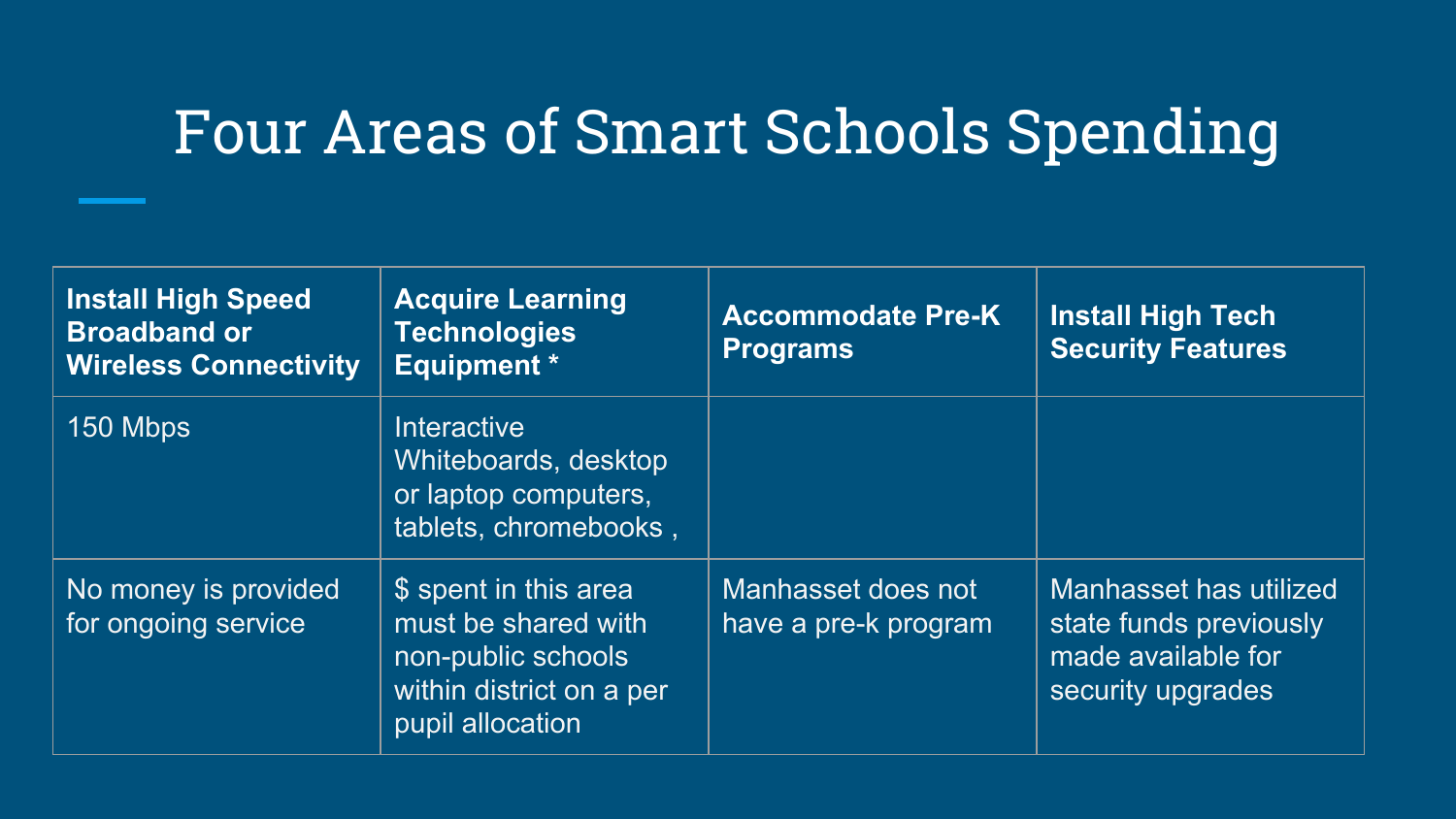#### Best Solution - District Wide

Keep in mind that this is a one time infusion of funds for the entire district.

We want to make sure that the district as a whole benefits.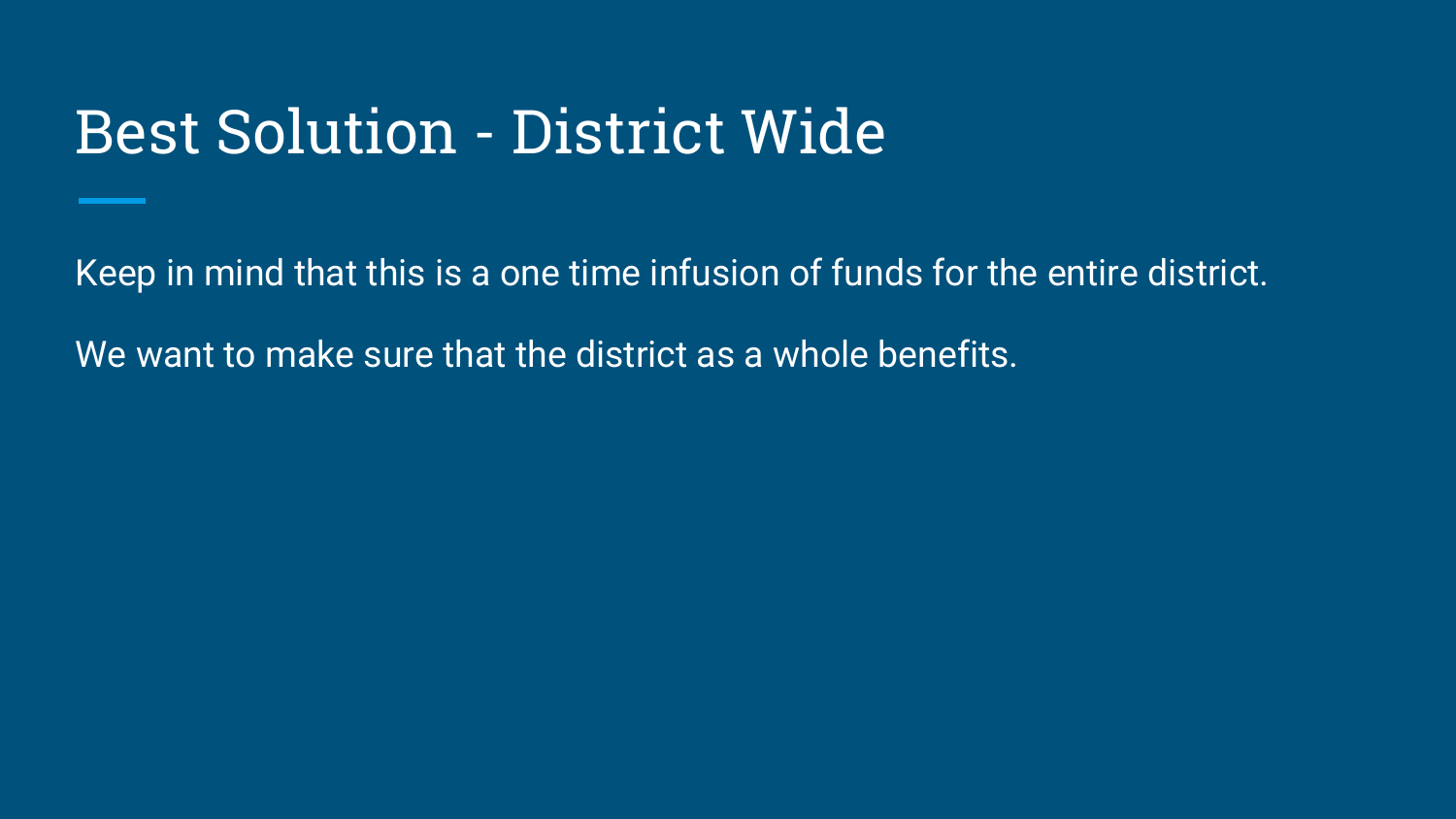#### Manhasset UFSD IT Priorities

Infrastructure - enhance wifi district wide.

Wireless access to the Manhasset School District's computer network is currently available in every building. The strongest connectivity is currently located in the Secondary School - particularly in ELA classrooms. This supports the Manhasset Tower Foundation's 2015 gift of class sets of Chromebooks in every ELA instructional space in the Secondary School.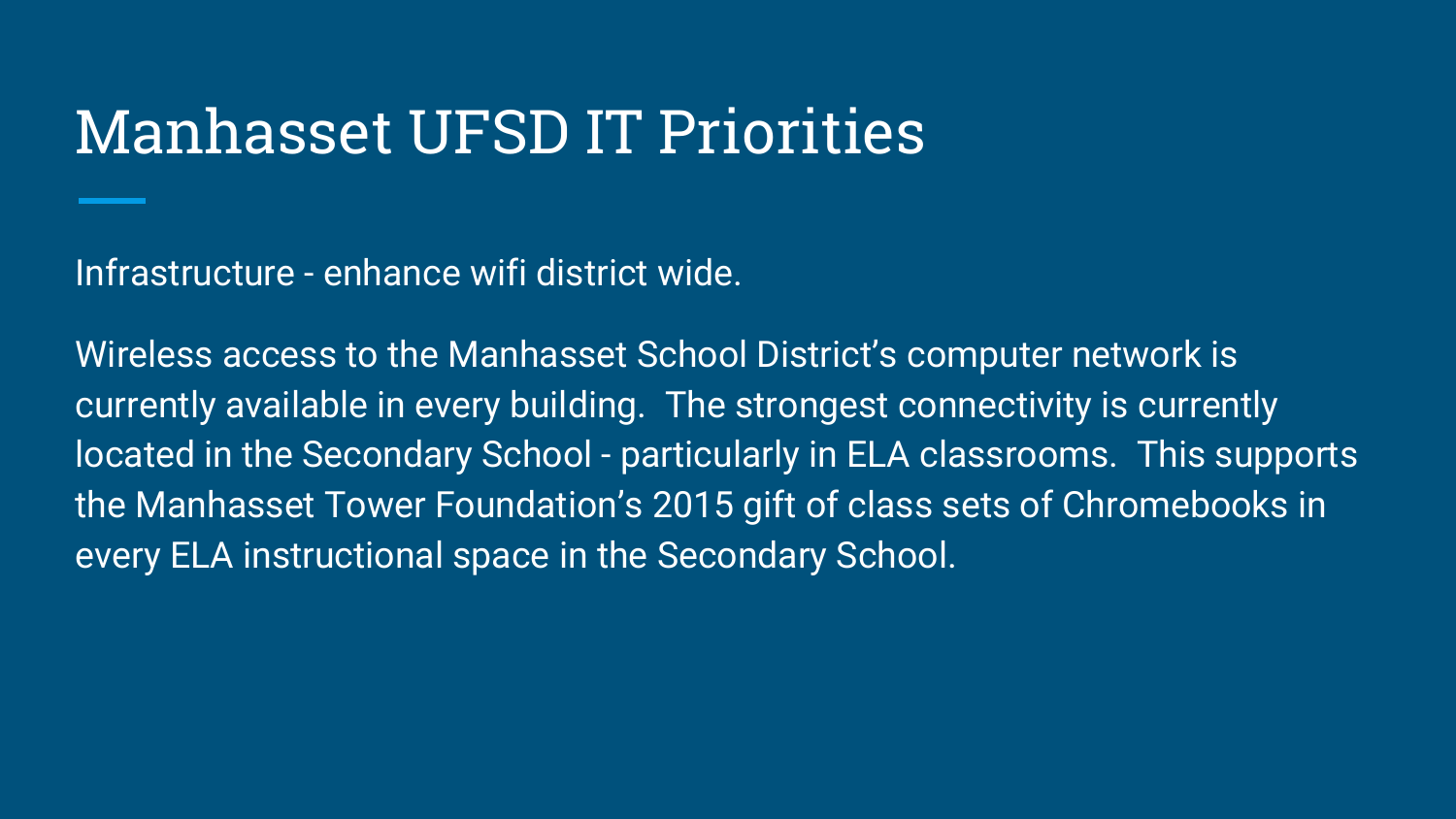#### Continued Growth in Mobile Device Usage

In the fall of 2015, the Manhasset Tower Foundation, has generously dedicated funds for a summer 2016 deployment of class sets of Chromebooks in all sixth grade instructional areas.

This will greatly enhance the ability of sixth grade teachers to utilize a growing number of web based instructional resources with their students. These include: the Discovery Education Network's "TechBook" - a multimedia learning resource for Science and Social Studies curricula; Google's new Classroom virtual learning space and Google's Apps for Educators; Discovery Education's Streaming Video Library; Castle Learning's repository of K-12 curricular materials and much more.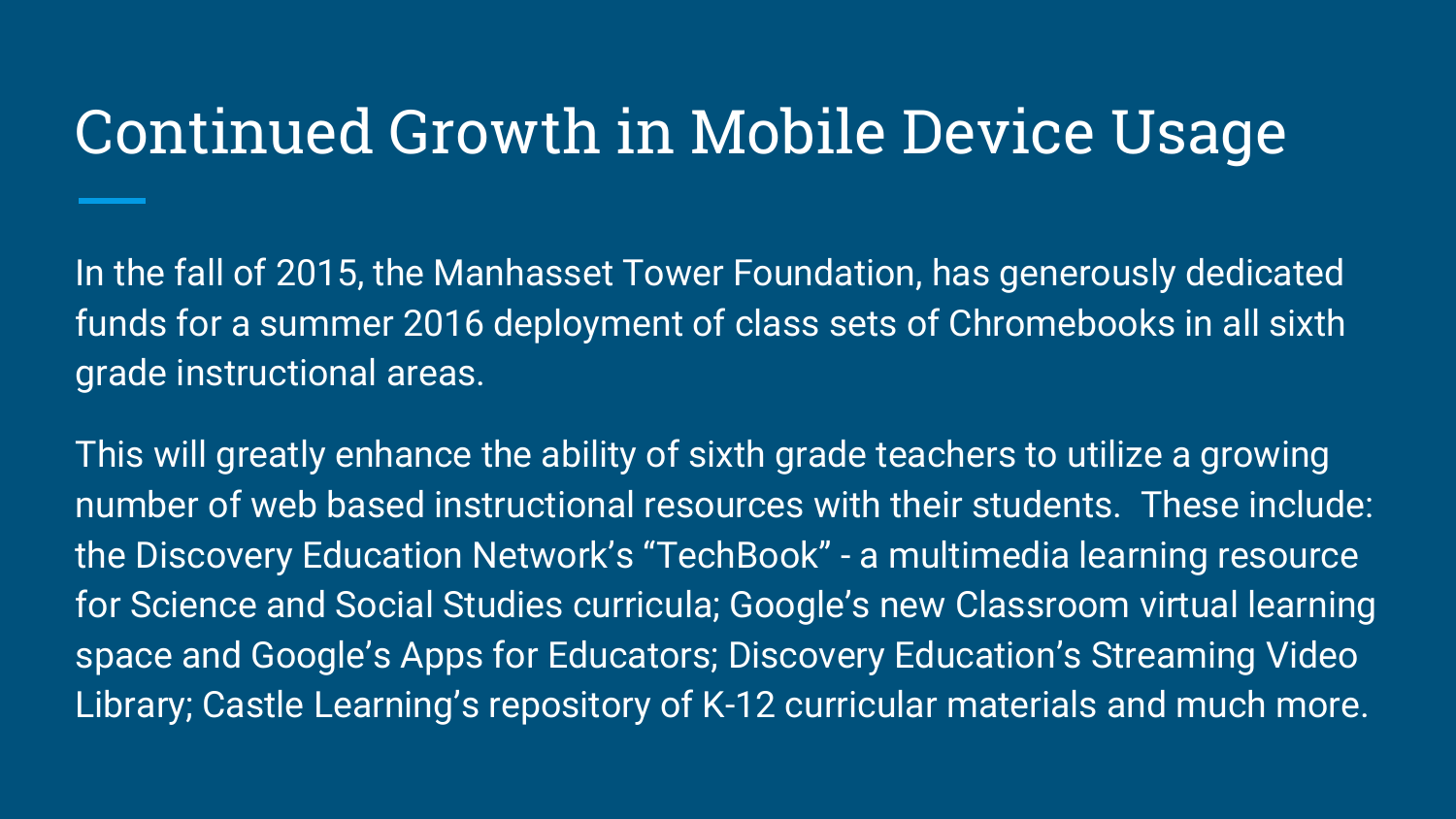#### Non-Public Schools Allocation

| <b>School</b>                | <b>Enrollment</b> | <b>Possible Allocation</b> |
|------------------------------|-------------------|----------------------------|
| St. Mary's High School       | 613               | \$60,334                   |
| St. Mary's Elementary School | 295               | \$29,036                   |
| Our Lady of Grace            | 140               | \$13,800                   |
| <b>Manhasset</b>             | 3347              | \$329,431                  |
| <b>Total</b>                 |                   | \$432,581                  |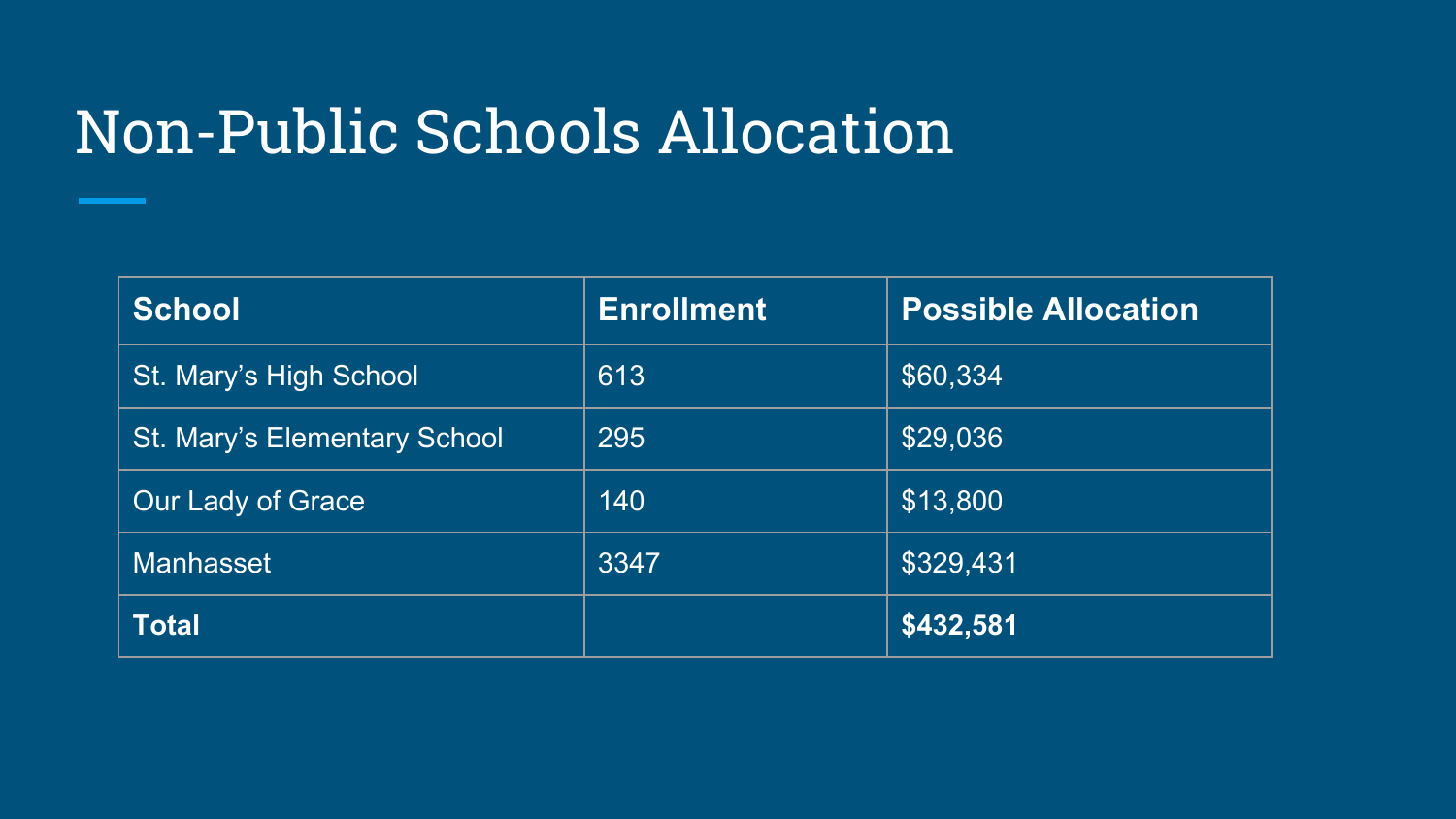#### Manhasset UFSD Technology Plan

The purpose of the Manhasset Technology Plan is to outline a shared vision of the use of technology to improve the overall educational experience of students. This will be accomplished by providing teachers, administrators, and support staff with the tools and training needed for technology's meaning use. Technology will be further used to clearly communicate with and involve parents/guardians and community members in the school's overall mission:

*The Mission of the MANHASSET PUBLIC SCHOOLS, in partnership with the Manhasset Community, is to develop all learners into exceptionally capable citizens functioning at their highest intellectual abilities and willing to commit themselves to successful achievement which benefits the larger and constantly changing society. In order to achieve its mission, we, the Manhasset Public Schools, will continually strive to create a secure and inclusive learning environment, which recognizes all learners, faculty and staff as unique human beings to be treated with dignity and respect.*

Recognizing the dynamic nature of technology, our plan is flexible in order to best respond to new opportunities that may present themselves during its lifespan. Through all areas of the plan, we seek to provide reliable and relevant access to IT to the ever growing number of end-users within the School District and its community.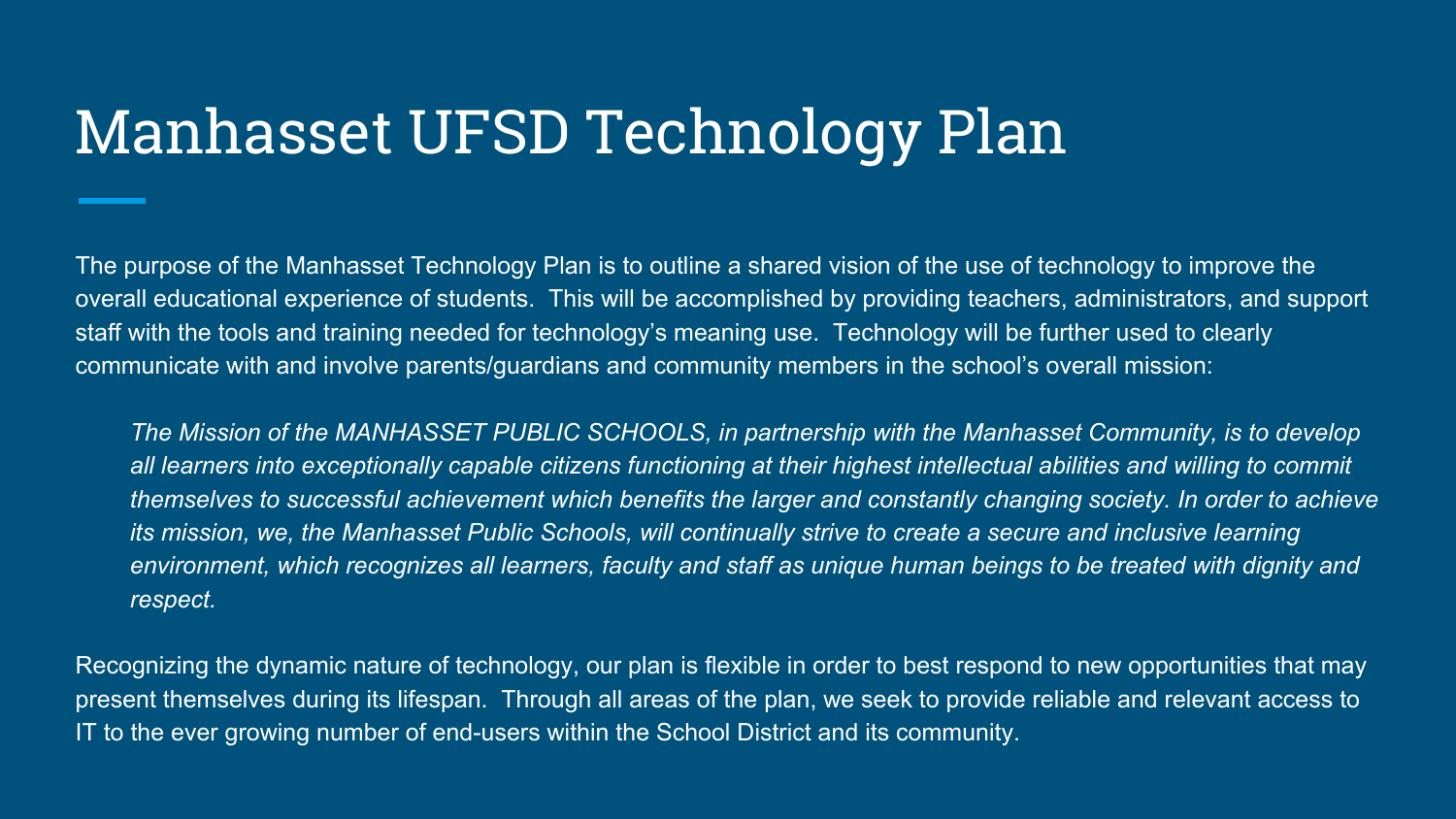### Manhasset UFSD Technology Vision

#### Vision

Today technology is woven into the very fabric of teaching, learning and living. In order to maximize the potential of instructional technology it must meet a RARE criteria – it must be: Reliable, Accessible, Relevant, & Effective

- Reliable In order to insure the reliability of the technology offered, the District has made an ongoing financial commitment to the necessary installation, maintenance and rotation of equipment on a timely basis
- Accessible Access to technology has two dimensions physical access to a tool and cognitive access that empowers one to be able to use that tool
- Relevant technology should NOT be used for the sake of using technology. It should be organically integrated into the curriculum as outlined by the SAMR and TPACK frameworks.
- **Effective technologies that are chosen for use by the District should have value to end users** such as decreasing the time needed for a task while improving the quality of the outcome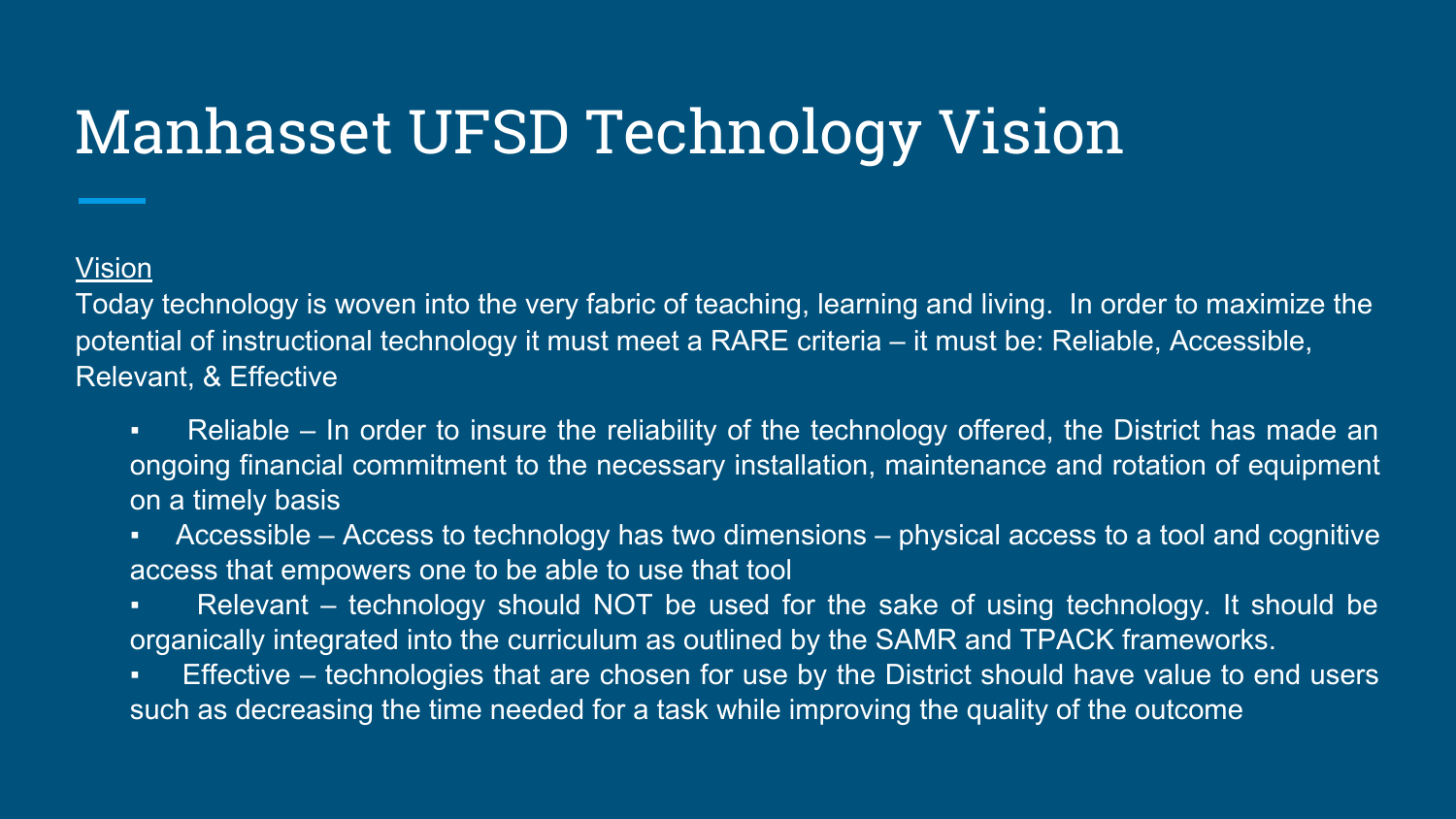## Manhasset UFSD Technology PD Plan

All users of technology:

- Need to be taught the ethical and moral implications of the use of technology
- Need to understand that technology must be used responsibly with awareness of its potential pitfalls
- Should be empowered by their use of technology to:
	- Become more aware of the world around them
	- Access accurate and relevant data to inform their decisions
	- Enrich their lives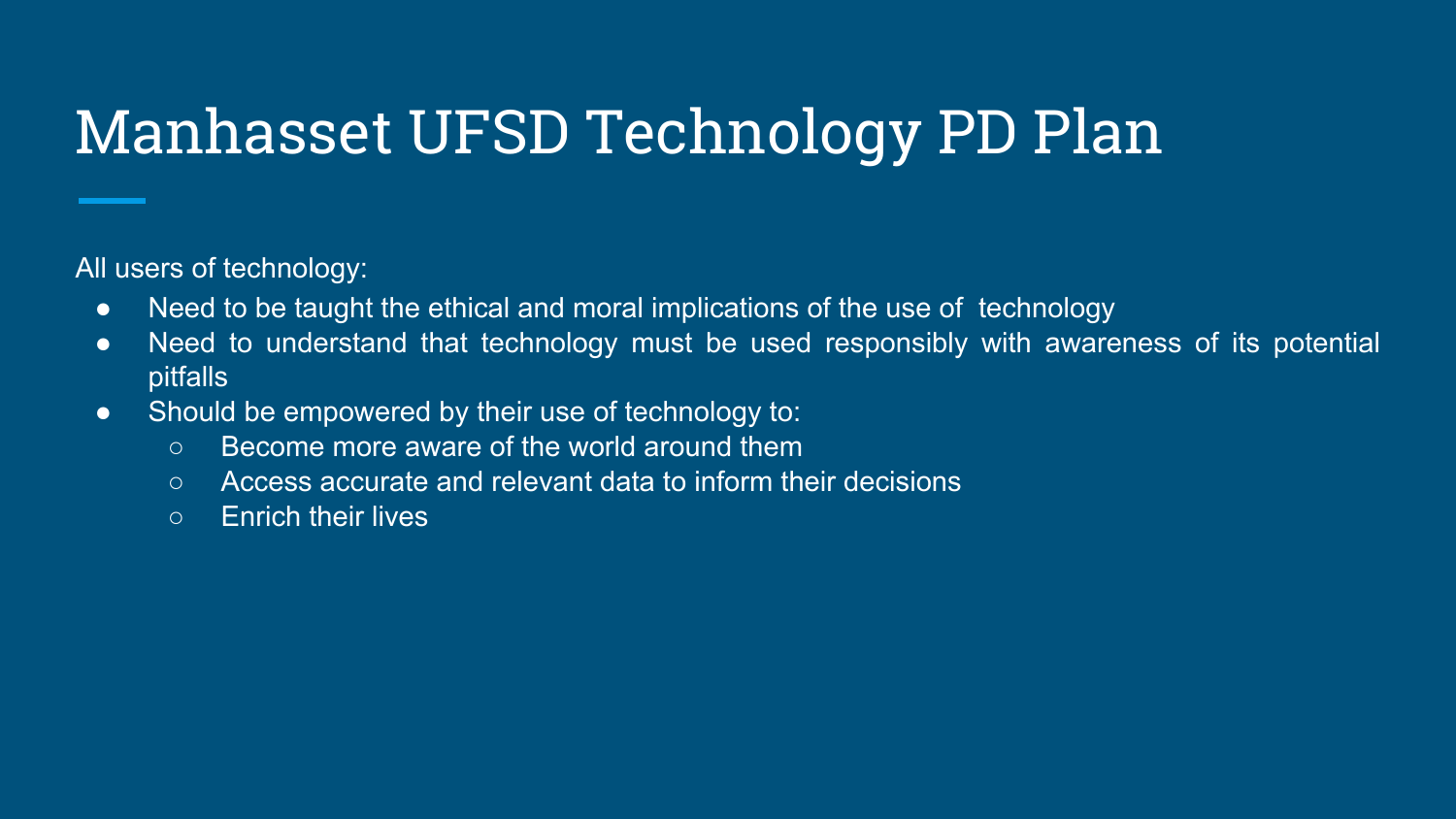### Manhasset Technology Goals

#### **Goals**

Provide students, teachers and all staff with more opportunities to develop their digital literacy

- Increase access to mobile computing devices
- · Continue to provide all with access to relevant developing technologies
- · Further develop wireless infrastructure
- · Investigate and select an effective Learning Management System